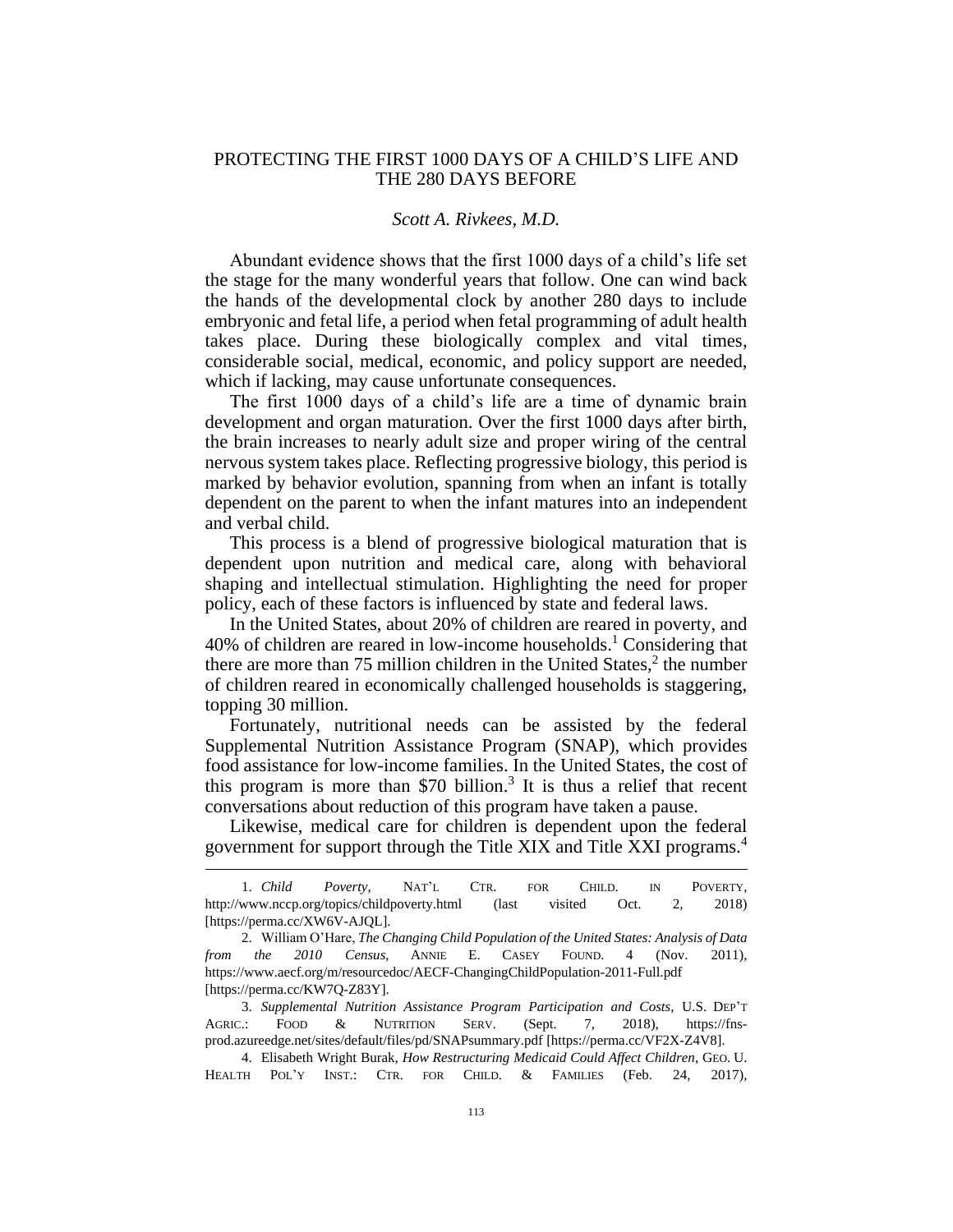Forty-five million children are enrolled in these Medicaid programs in the United States. This program is costly resulting in \$800 billion in expenditures annually.<sup>5</sup> Because of this hefty number, states from coast to coast are looking for different ways to curtail Medicaid expenditures.

Economic pressures on the healthcare system have led these programs to run lean, reduce services, and curtail access in some circumstances. A balance needs to be struck so that cost reduction efforts do not result in a denial of services for children or place an undue administrative burden on practitioners that takes time away from their medical activities. This unfortunate drift in physician activities to more administrative tasks is well recognized and has led to a wave of physician dissatisfaction.<sup>6</sup>

Focusing on the 5% of children with complex medical conditions, who account for 60% of pediatric healthcare costs, is important as well.<sup>7</sup> This focus is important, not only for cost control purposes, but to maximize medical care with the goal of helping to ensure healthy and prosperous futures. It is tempting for state legislatures to impose at risk and capitated models for this group of children. Yet, such models may not be effective.<sup>8</sup> The development of patient-centered medical home models that include care providers and academic centers which coordinate the care of subspecialists has proven beneficial. Legislation to support such models has been introduced at the federal level and is currently pending.<sup>9</sup>

Learning and literacy development during the first 1000 days of a child's life is also influenced by policy and the child's environment. In the United States, more than 50% of children are raised by parents who work and many young children in the United States spend a sizeable proportion of their formative years in day care centers. Available

 $\overline{a}$ 

https://ccf.georgetown.edu/2017/02/24/how-restructuring-medicaid-could-affect-children/ [https://perma.cc/4XRL-3NVF].

<sup>5.</sup> Barbara S. Klees et al., *Brief Summaries of Medicare & Medicaid*, DEP'T HEALTH & HUMAN SERV.: CTRS. MEDICARE & MEDICAID SERV.: OFF. ACTUARY 31 (Nov. 20, 2017), https://www.cms.gov/Research-Statistics-Data-and-Systems/Statistics-Trends-and-Reports/MedicareProgramRatesStats/Downloads/MedicareMedicaidSummaries2017.pdf [https://perma.cc/NV8Y-2YUE].

<sup>6.</sup> Sandhya K. Rao et al., *The Impact of Administrative Burden on Academic Physicians: Results of a Hospital-Wide Physician Survey*, 92 ACAD. MED. 237, 238–39 (2017).

<sup>7.</sup> Jay G. Berry et al., *Children with Medical Complexity and Medicaid: Spending and Cost Savings*, 33 HEALTH AFF. 2199, 2201 (2014).

<sup>8.</sup> *Value-Based Payment Models for Medicaid Child Health Services*, REP. TO SCHUYLER CTR. FOR ANALYSIS & ADVOC. & UNITED HOSP. FUND 24–25 (July 13, 2016), http://www.scaany.org/wp-content/uploads/2016/07/ValueBasedPaymentChildren\_071316.pdf [https://perma.cc/MS6E-CCFG].

<sup>9.</sup> S. 428, 115th Cong. (2017–2018).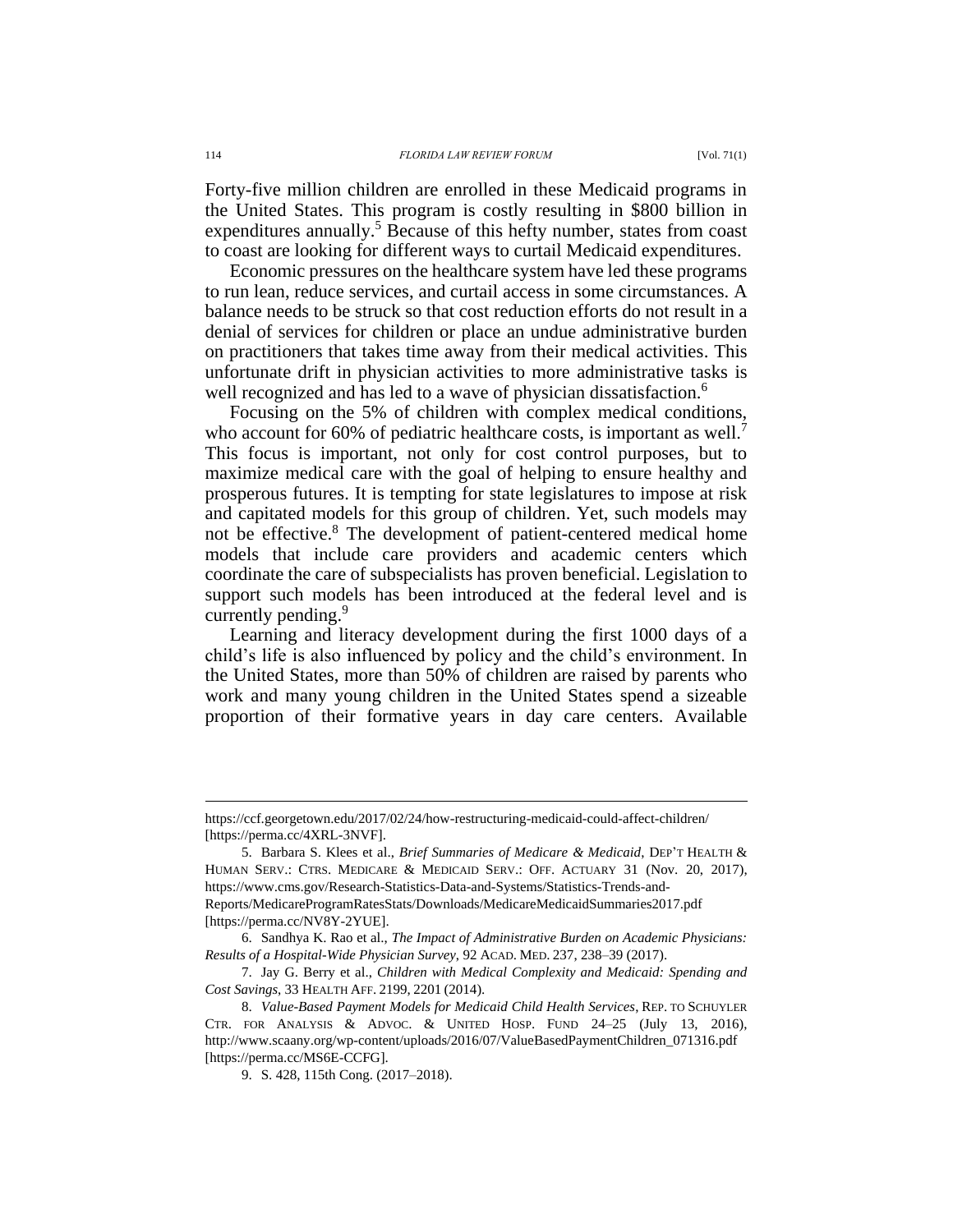evidence shows that, in a proper setting, children in day care thrive.<sup>10</sup> However, there are few national standards for day care provider training or recommendations for programs to be implemented that stimulate childhood intellectual development. Early literacy programs have proven beneficial as well, yet these programs are not widely available.<sup>11</sup>

In considering policy implications for the first 1000 days of a child's life, it is important to consider the 280 days that come before birth. Premature birth is a major risk factor for long-term health problems for children. Premature births account for about 9.6% of all births in the United States and many premature infants have considerable medical problems.<sup>12</sup> Fortunately, the premature birth rate has declined slightly over the past several years, in part due to changes in obstetrical practices. Yet, there is considerable state-to-state variability in premature birth rates and approaches to curbing prematurity.

Shortages of prenatal care providers are well recognized and there are also critical shortages of obstetricians recognized in many regions.<sup>13</sup> Policies are needed at both the state and federal levels to address this critical practitioner need.

Evidence also shows that the origin or blueprint for several adult diseases, including heart disease and obesity, lie in the prenatal period. Maternal education and care programs aimed at reducing maternal medication and recreational substance consumption are important for improving fetal outcome. Ensuring proper maternal nutrition and prenatal care is vital as well.

Overall, it is impossible to separate the future of our children from policy. Support for the war on poverty, support for prenatal care, and support for medical care of children is crucial. Efforts aimed at allowing the developing mind to reach its full potential through early literacy and effective day care programs, likewise, will have a favorable impact over the decades ahead. As such, child-centric local and federal policies are

 $\overline{a}$ 

<sup>10.</sup> *Raising Kids and Running a Household: How Working Parents Share the Load*, PEW RES. CTR. (Nov. 4, 2015), http://www.pewsocialtrends.org/2015/11/04/raising-kids-and-runninga-household-how-working-parents-share-the-load/ [https://perma.cc/2NQH-T8X9].

<sup>11.</sup> Susan H. Landry, *Enhancing Early Literacy Skills for Preschool Children: Bringing a Professional Development Model to Scale*, 39 J. LEARNING DISABILITIES 306, 306 (2006).

<sup>12.</sup> *2016 Premature Birth Report Card*, MARCH OF DIMES (2016), https://www.marchofdimes.org/materials/premature-birth-report-card-united-states.pdf [https://perma.cc/R9BX-2NYY].

<sup>13.</sup> *Maternal Health in Crisis: Ensuring Nationwide Access to Maternity Care Providers*, NAT'L INST. FOR HEALTH CARE MGMT. FOUND. (Aug. 22, 2017), https://www.nihcm.org/events/recent-events/event/maternal-health-in-crisis-ensuringnationwide-access-to-maternity-care-providers [https://perma.cc/7ZKM-8NQ6]; William F. Rayburn, *The Obstetrician–Gynecologist Workforce in the United States*, AM. CONGRESS OBSTETRICIANS & GYNECOLOGISTS vii (2017), https://www.acog.org/Clinical-Guidance-and-Publications/The-Ob-Gyn-Workforce/The-Obstetrician-Gynecologist-Workforce-in-the-United-States [https://perma.cc/3SCM-44VR].